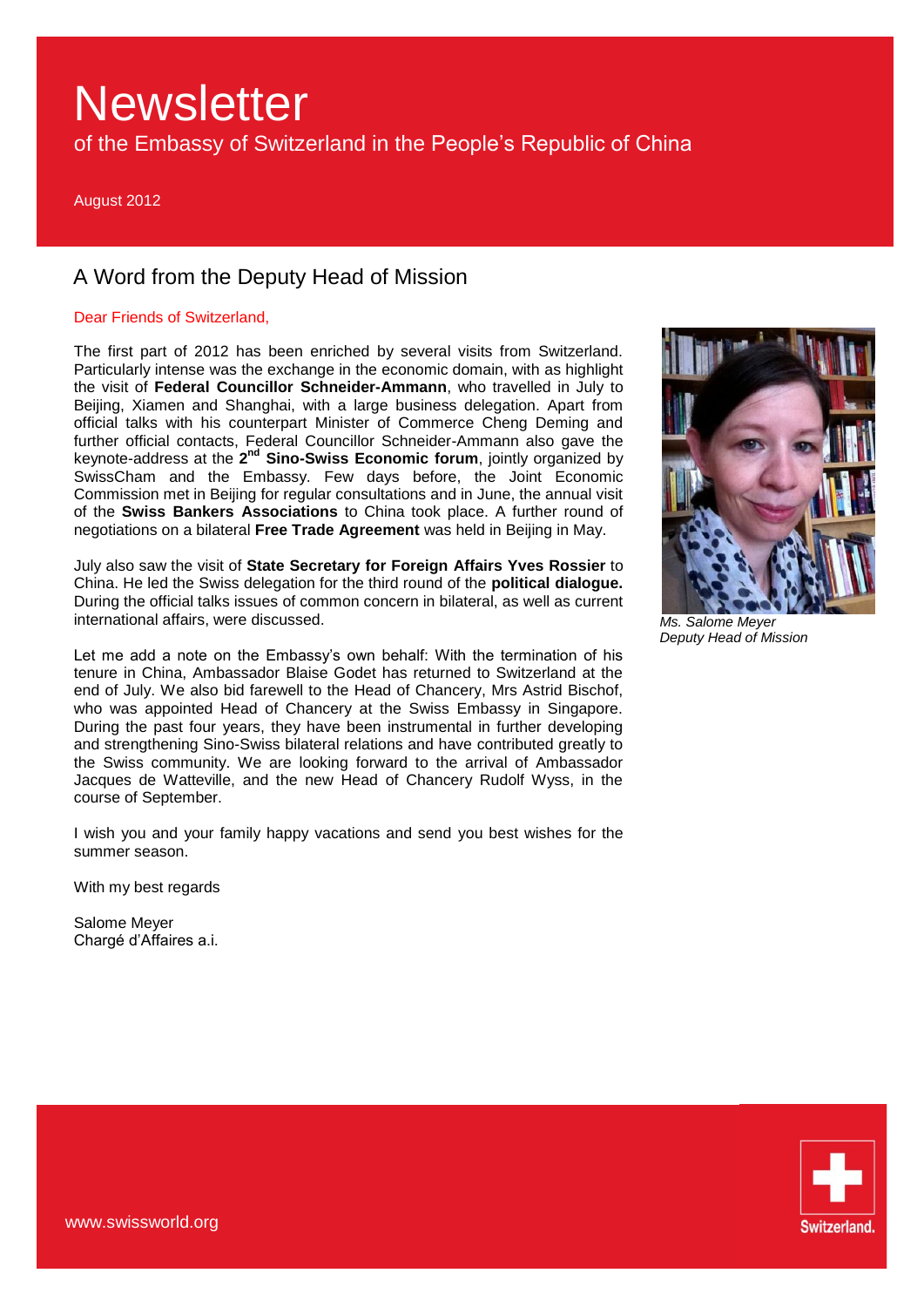of the Embassy of Switzerland in the People's Republic of China

August 2012

## **Upcoming events**

### Tianjin Port International Contemporary Art Exhibition

Paintings of Swiss Artist Barbara Piatti are showing at the new Tianjin Port Museum exhibition from July  $27<sup>th</sup>$  to September  $27<sup>th</sup>$ . The artworks were selected out of her "Beijing Short Cuts" & "Shanghai Short Cuts" oil paintings. Since 2008 Ms Piatti has been visiting Beijing on a regular basis, working in Imagine Gallery's artist residency studio. Barbara Piatti is a narrator. Her paintings are talking about life and the exchange between people. www.barbarapiatti.com

### Dino Rigoli's exhibition – Huantie Times Art Museum Beijing

The Swiss artist, Dino Rigoli, presents its collection of artworks "in search of harmony" created during his 3-month stay in the guest-artist's workshop at the Huantie Times Art Museum in Beijing. Dino Rigoli deals with the issue of harmony by different techniques and forms of expression: on the one hand with the "space drawings", linear compositions based on photographs, and on the other hand in the "harmonic compositions", with drawings made of pieces of charcoal, plenty of which can be found in BBQ-shops on the streets of Beijing. The exhibition lasts from August 4<sup>th</sup> to 13<sup>th</sup>. www.dinorigoli.ch

## CMMN SNS PRJCT

On Sep.  $4^{th}$  and  $5^{th}$ , Laura Kalauz & Martin Schick will bring the piece "CMMN SNS PRJCT" to 2012 Beijing Fringe Festival. CMMN SNS PRJCT deals with social relationships and the gaps that can be created when operating beyond the logic of economic profit. CMMN SNS PRJCT proposes new trading opportunities and forms of exchange within the context of theater, raising questions about the limits and possibilities of performative space. www.kalauzschick.com

## Institute of Incoherent cinematography (IOIC) China Tour

From Sep.  $11^{th}$ -16<sup>th</sup>, the IOIC China Tour with 10 Swiss and 5 Chinese musicians and sound artists of various age groups and styles of music actively promotes the exchange between the various genres. One of its focuses is the exchange of Swiss and Chinese musicians mainly in the field of improvisation. The IOIC promotes the image of silent film and its representation in the form of live setting to music. The venues in Beijing will be Zajia Lab, Yugongyishan, and the Temple Hotel. www.ioic.ch



*Barbara Piatti*



*Paintings of Dino Rigoli*



*CMMN SNS PRJCT*



*the IOIC China Tour*



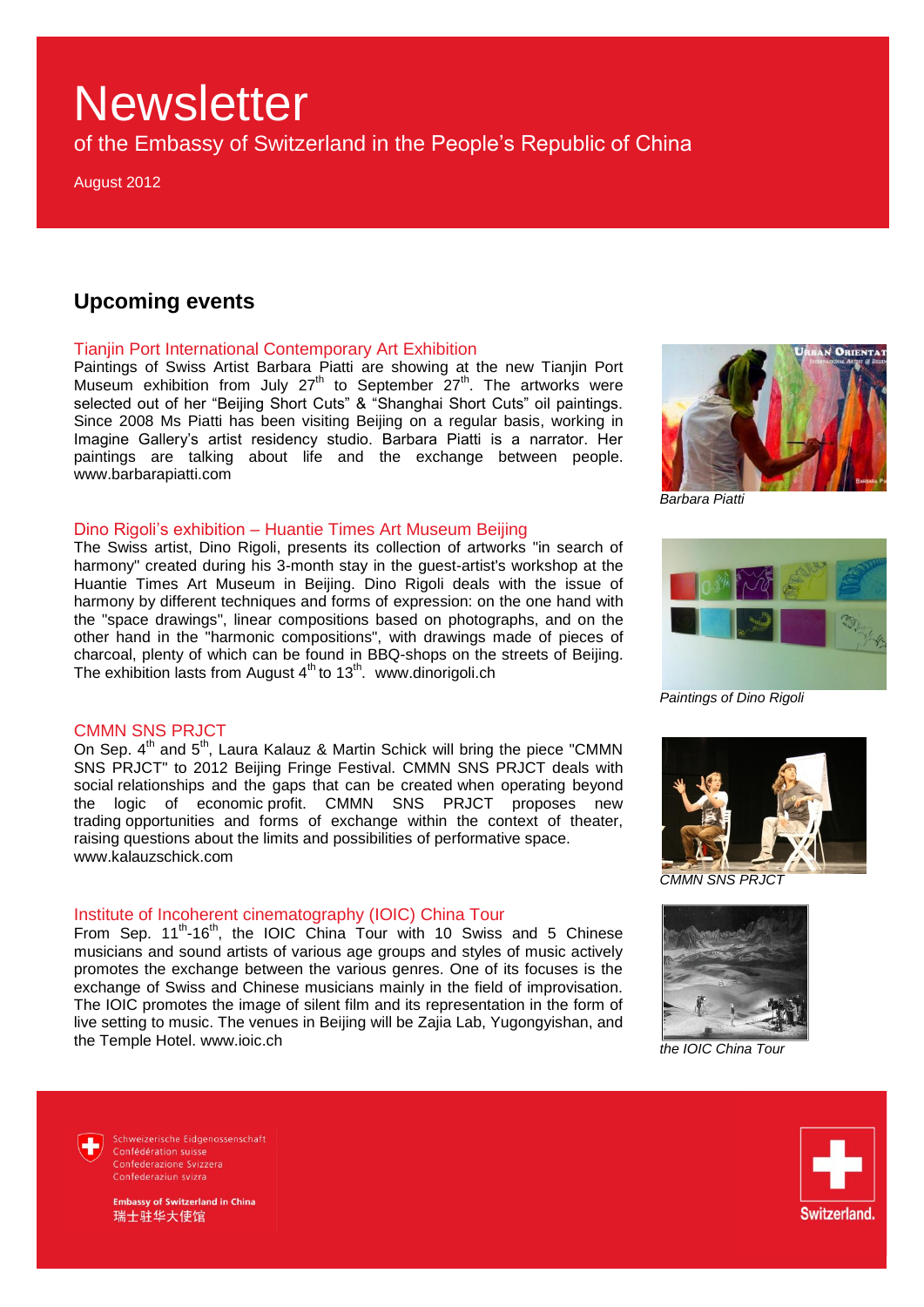of the Embassy of Switzerland in the People's Republic of China

August 2012

### Road Show and Seminar in Chongqing

The Swiss Business Hub (SBH) will organize an investment Seminar and Road Show in Chongqing from September  $19<sup>th</sup>$  to 21<sup>st</sup>. As an important industrial area in western China, Chongqing has transformed into the region's economic, trade and financial centre. The city has heavily invested in infrastructure that has led to the implementation of numerous foreign direct investors (FDI) in industries ranging from auto to finance and retailing.

The SBH event aims at informing internationally oriented Chinese companies about investment opportunities and advantages of setting up a headquarter location in Switzerland. Experts from Credit Suisse, PricewaterhouseCoopers and SBH will give presentations about financial and organisational aspects of doing business in Europe with focus on Switzerland. On the day after the seminar, company-visits, so-called "Road Shows", will be organized in order to further introduce Switzerland to local managers and entrepreneurs who have a real interest in establishing a business abroad.

#### China International Education Expo 2012

On the weekend of October 19<sup>th</sup> to 21<sup>st</sup> the Swiss Embassy will participate in the biggest education fair held in China, the China International Education Expo 2012 (CIEE). In the **"***Swiss Universities***"** booth, brochures and information about study opportunities in Switzerland will be provided. Each year the fair attracts many students and parents interested in Switzerland's excellent education possibilities.

### Sino-Swiss Colloquium in Honor of the 100th Anniversary of the Swiss Code of Obligations

The civil law of the People's Republic of China, in particular property law and the law of obligations, is heavily influenced by the civil law of the so-called "German legal jurisdictions". Some influences also came from the Swiss Civil Code (ZGB) and the Swiss Code of Obligations (OR). In honor of the  $100<sup>th</sup>$ anniversary of the Swiss Code of Obligations, the Swiss Embassy, the Institute of Law of the Chinese Academy of Social Sciences in Beijing and the University of Fribourg are organizing a colloquium for professional legal practitioners (judges, lawyers and magistrates) and students on October  $27<sup>th</sup>$  and  $28<sup>th</sup>$ . The colloquium intends to bring forward a dialogue and mutual understanding for common grounds and differences, which is intended to enhance developments in major civil law concepts.



*City of Chongqing at night (Photo: Flickr.com)*



UNIVERSITÉ DE FRIBOURG SUISSE UNIVERSITÄT FREIBURG SCHWEIZ *University of Fribourg*

Schweizerische Eidgenossenschaft Confédération suisse Confederazione Svizzera Confederaziun svizra

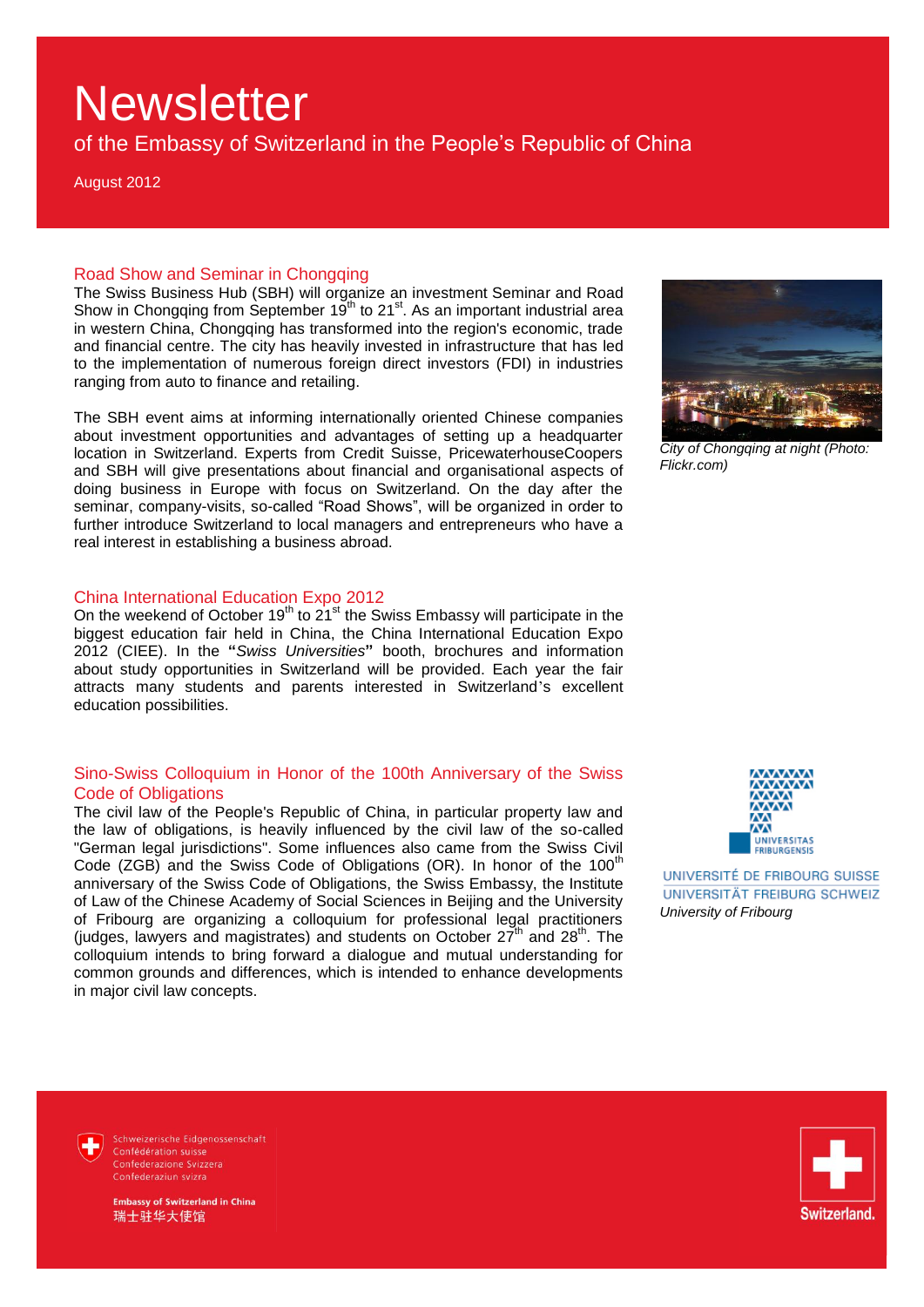of the Embassy of Switzerland in the People's Republic of China

August 2012

## **Political News**

## Visit of Mr. Yves Rossier, State Secretary of the Federal Department of Foreign Affairs, to China

From July 10<sup>th</sup> to 13<sup>th</sup> 2012 Mr. Yves Rossier, State Secretary of the FDFA (in office since  $1<sup>st</sup>$  of May 2012), visited China – the first official visit of the new State Secretary outside Europe. The purpose of the visit was to hold the third round of the bilateral political dialogue which is an annual exchange between the Ministries of Foreign Affairs of the two countries. This dialogue is based on a Memorandum of Understanding, signed in 2007 by former Federal Councillor Micheline Calmy-Rey and her counterpart Mr. Yang Jiechi, Minister of Foreign Affairs of China.

During the meeting with Mr. Zhang Zhijun, First Vice Minister of Foreign Affairs of China, and Mr. Song Tao, Vice Minister of Foreign Affairs of China, a wide variety of bilateral, multilateral and regional topics were discussed. Furthermore, State Secretary Rossier was invited for dinner by Mr. Wang Ercheng, Vice Minister of the Organization Department of the Central Committee of the Chinese Communist Party. The atmosphere of these official talks was warm and friendly - the meeting with Vice Minister Song lasted one hour longer than originally scheduled. On the sidelines of the visit several expert meetings took place, amongst others with representatives of Chinese academia, think tanks, international organizations and civil society.

On the occasion of his visit, State Secretary Rossier had explicitly requested to get in touch with Chinese society. Therefore, a Weibo interview was organized on July 12<sup>th</sup>. Within one hour, 83 questions came in through Weibo interview [\(http://talk.weibo.com/ft/201207126324\)](http://talk.weibo.com/ft/201207126324).

State Secretary Rossier also visited Nanjing where he met with representatives of the province and municipality and commemorated the victims of the Nanjing massacre of 1937 by laying down a wreath at the memorial place.

#### Social Dialogue with China

Within the framework of the Memorandum of Understanding signed in June 2011 with the Ministry of Human Resources and Social Security (MoHRSS) establishing a new dialogue that focuses on labor and social issues, a first exchange initiating this dialogue has taken place in Beijing last May. A delegation of experts from the Seco came to discuss issues relating to labor inspection as a first identified topic of this dialogue. The expert delegation met with several officials at the MoHRSS, with the national labor inspection bureau, the local labor inspection office of Fengtai district with a direct assessment of



*Mr. Rossier during Weibo Interview* 



Switzerland.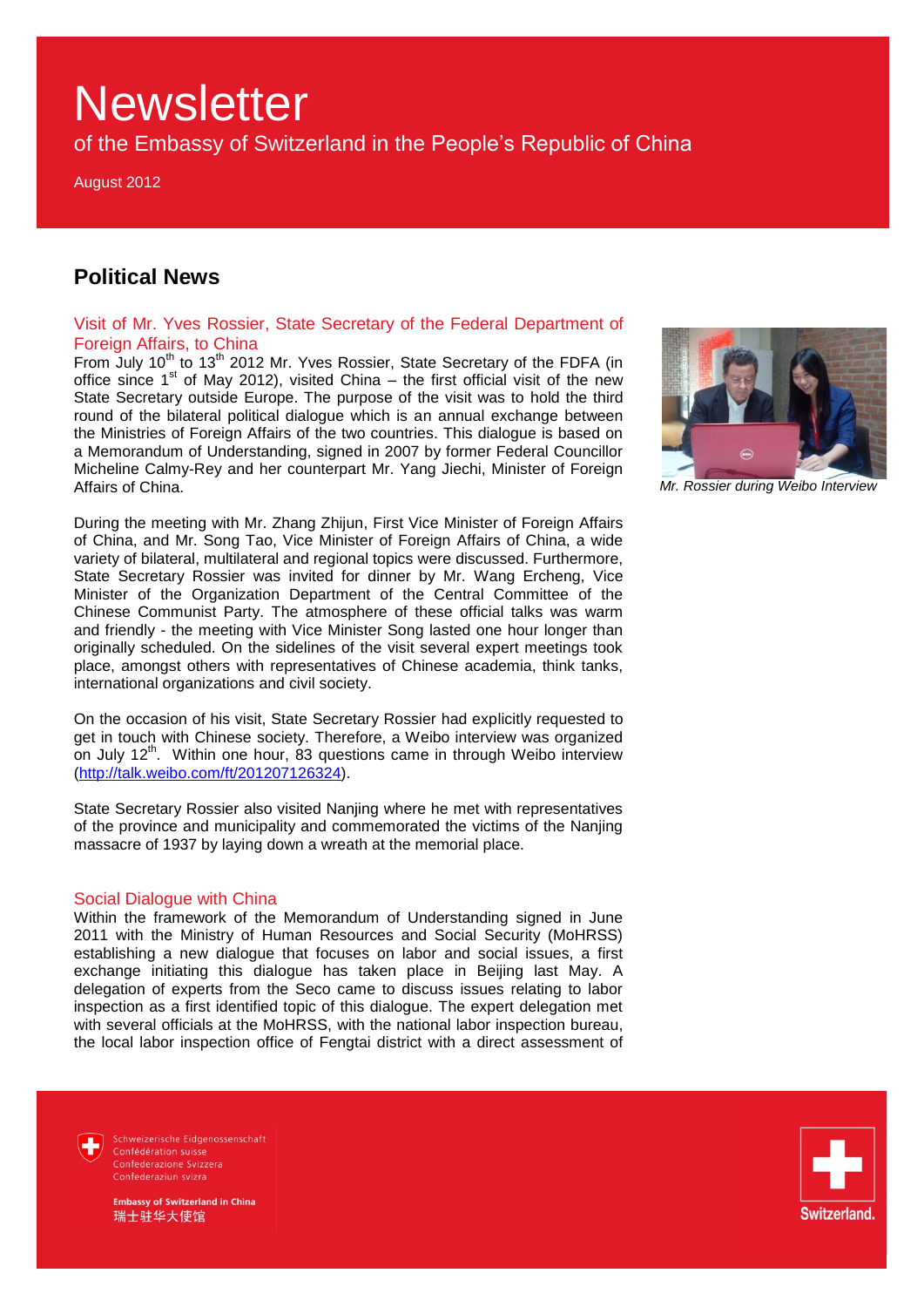of the Embassy of Switzerland in the People's Republic of China

August 2012

the Double Network system and the International Labor Organization office in Beijing. Swiss experts also had direct exchanges with 70 labor inspectors from all over China during a one day workshop. It has been a fruitful and successful first round and a second one on this thematic is scheduled in Fall in Switzerland.

## **Economic News**

#### FTA 5th Round, May 8th

The fifth round of negotiations on the Switzerland-China Free Trade Agreement took place from May 8<sup>th</sup> to 10<sup>th</sup> in Beijing, China. The Swiss delegation was headed by Ambassador Christian ETTER, Delegate of the Swiss Government for Trade Agreements. The Chinese delegation was led by both Mr. ZHU Hong, Deputy Head of the Permanent Mission of China to the WTO and Mr YAO Wenliang, Deputy Director General of the Department of International Trade and Economic Affairs, both from the Ministry of Commerce (MOFCOM). Both sides held discussions in the following areas: trade in goods, trade in services, rules of origin, customs procedures and trade facilitation, technical barriers to trade (TBT) and sanitary and phytosanitary measures (SPS), trade remedies, intellectual property rights, competition, investment promotion, government procurement, trade and sustainable development, economic and technical cooperation, dispute settlement as well as legal and institutional matters. The negotiations were officially launched by Federal Councillor Johann Schneider-Ammann, Head of the Federal Department of Economic Affairs, and Mr. Chen Deming, Minister of Commerce of the P.R.C., in Davos on 28 January 2011.



*Ambassador Christian ETTER shaking hands with Yu Jianhua*

#### Visit of SBA, June 4th

On June  $4^{\text{th}}$  and  $5^{\text{th}}$ , a delegation of the Swiss Bankers Association (SBA), headed by its Chairman Patrick Odier, visited Beijing in order to meet with several institutions and representatives from the financial sector. The yearly visit serves the purpose of strengthening and promoting the cooperation between the Swiss and the Chinese financial sector. After Beijing, the delegation travelled on to Hong Kong and Singapore.

#### WIPO, June 20th

From June  $20^{th}$  to  $26^{th}$ , a delegation from the Swiss Federal Institute of Intellectual Property (IPI) stayed in Beijing in order to participate in a diplomatic conference which aimed at concluding a new treaty on the protection of audiovisual performers. The "Beijing Treaty on Audiovisual Performances" – so-



*Chairman of Swiss Bankers Association Mr. Patrick Odier*

Schweizerische Eidgenossenschaft Confédération suisse Confederazione Svizzera Confederaziun svizra

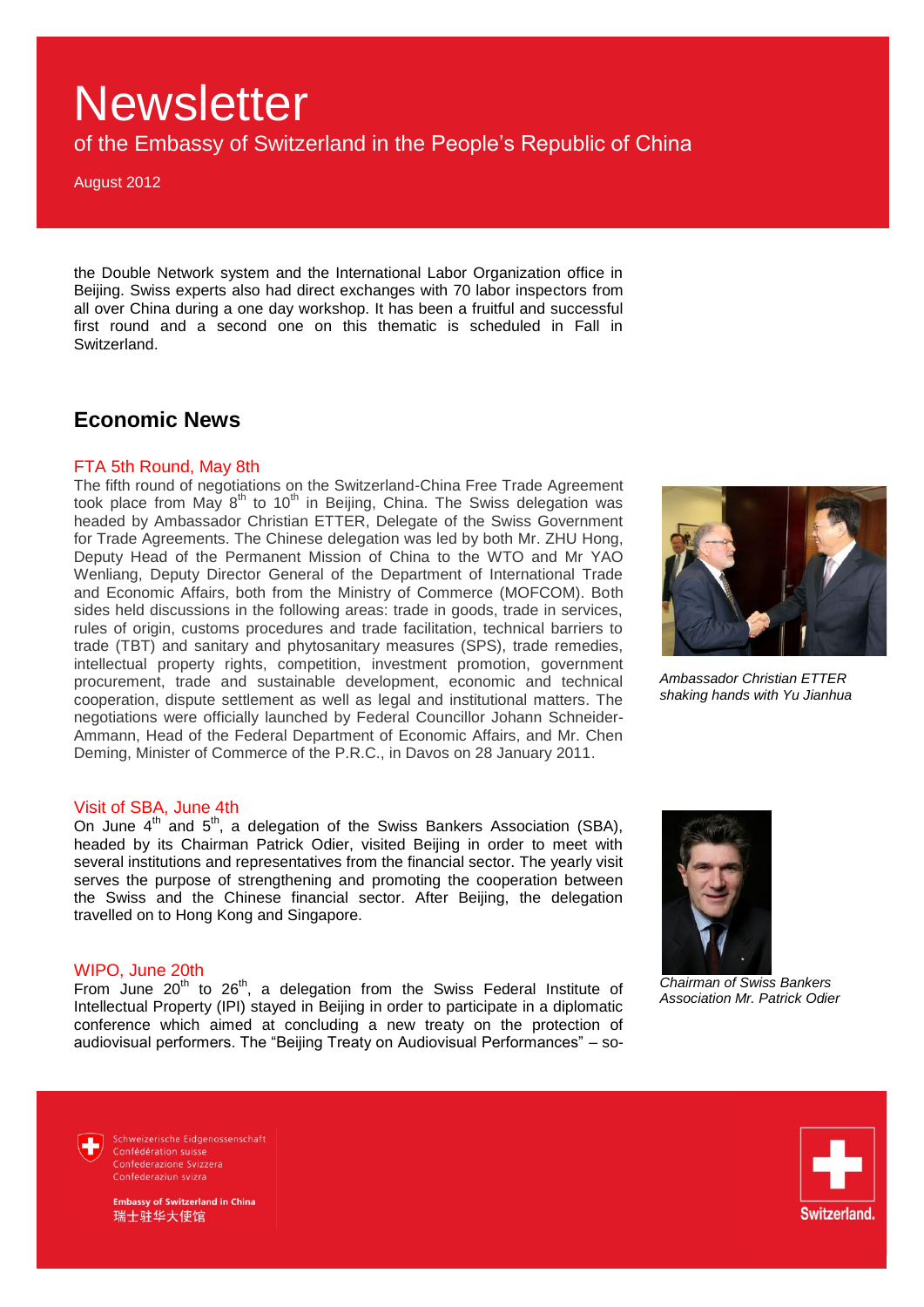of the Embassy of Switzerland in the People's Republic of China

August 2012

named in recognition of the city that hosted the diplomatic conference, which was held under the auspices of the World Intellectual Property Organization (WIPO), was successfully concluded on June 26<sup>th</sup>, 2012. The new treaty brings audiovisual performers into the fold of the international copyright framework in a comprehensive way, for the first time. The signature of the negotiators from the WIPO member states brought an end to over 12 years of discussions.

## Working group on Environment, July 2nd

The 4<sup>th</sup> meeting of the Sino-Swiss Working Group on Environmental Cooperation was held on July 2<sup>nd</sup> in Zhenjiang, Jiangsu Province. The Chinese delegation included representatives from MOFCOM and the leadership of the Zhenjiang Economic and Technological Development Zone. The Swiss delegation was led by Mr. Heinrich Schellenberg, Consul General at the General Consulate in Shanghai, and included representatives from the State Secretariat of Economic Affairs SECO, the Swiss Embassy in Beijing, Cleantech Switzerland, the Swiss Business Hub, the Sino-Swiss Chamber of Commerce, the Swiss private sector, the United Nations Industrial Development Organization (UNIDO), Top10 China, the ISEAL Alliance and the International Institute for Sustainable Development (IISD). The Meeting served the purpose of discussing the establishment of the Sino-Swiss Eco-Industrial Park in order to deepen practical cooperation between the two sides on environmental technology and environmentally sustainable development. The basis for the cooperation is essentially laid out in the Memorandum of Understanding (MoU) on the Joint Support for the Establishment of the Sino-Swiss Zhenjiang Ecological Industrial Park between the People's Republic of China and the Swiss Confederation, signed on July 9<sup>th</sup> 2012 between the Chinese Minister of Trade, Chen Deming, and the Swiss Federal Councillor Johann Schneider-Ammann.

#### Joint Commission, July 6th

The Joint Economic Commission of Switzerland and China, which was established in 1974 in the framework of the bilateral trade agreement, met for the  $21<sup>st</sup>$  time on July  $6<sup>th</sup>$  in Beijing. Since 2007 the Joint Commission has been meeting on a yearly basis, alternately in Switzerland and China, in order to discuss several topics related to the bilateral economic collaboration. The Swiss Delegation was led by Ambassador Eric Martin, Head of Bilateral Economic Relations Services with the Foreign Economic Affairs Directorate and comprised representatives from SECO, the Swiss Embassy in Beijing and the Swiss private sector.



*Diplomatic Conference*



*City of Zhenjiang*



Schweizerische Eidgenossenschaft Confédération suisse Confederazione Svizzera Confederaziun svizra

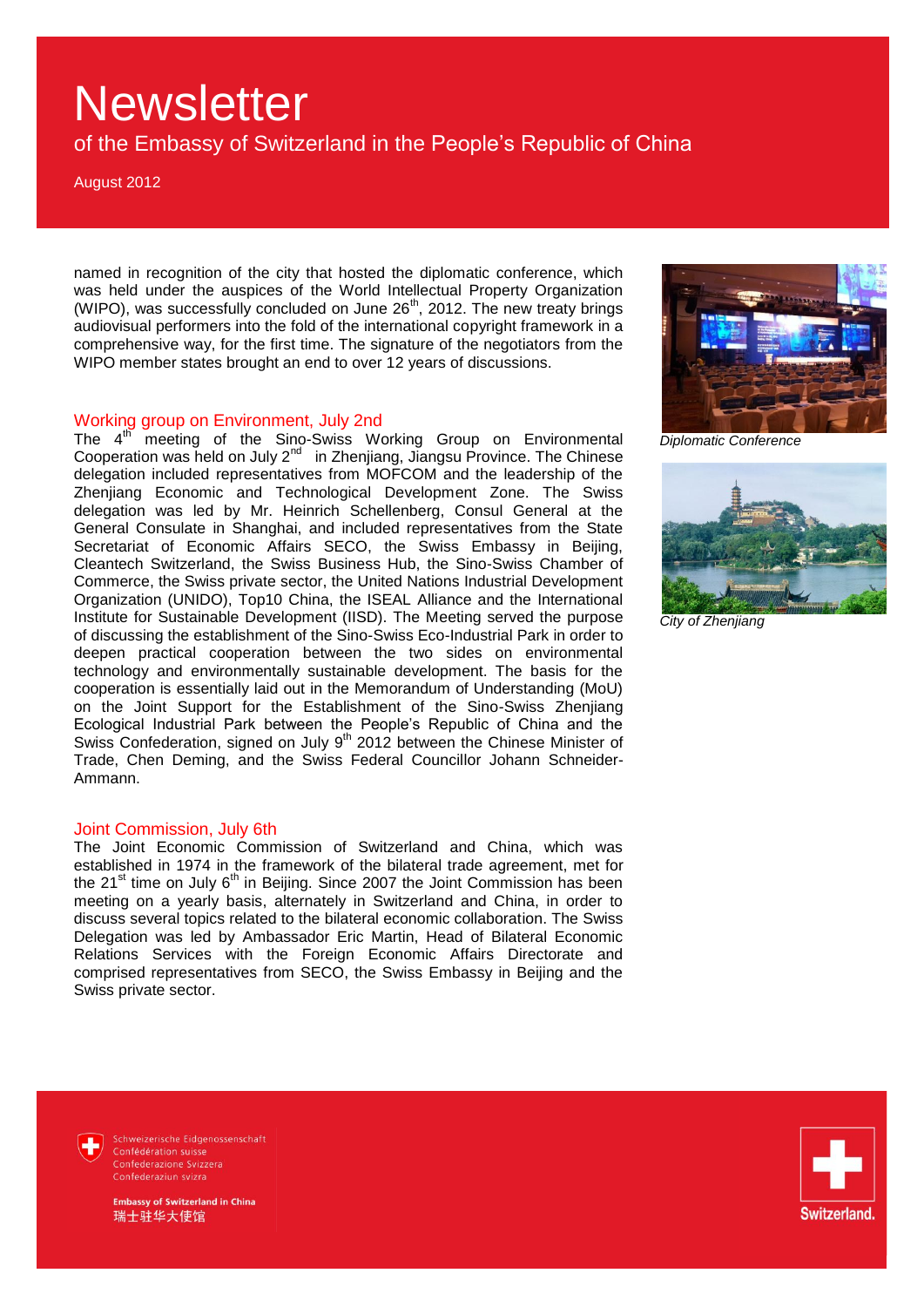of the Embassy of Switzerland in the People's Republic of China

August 2012

Visit of Federal Councillor Johann Schneider-Ammann, July 9th to 13th From July  $9^{th}$  to 13<sup>th</sup>, Federal Councillor Johann Schneider-Ammann, head of the Federal Department of Economic Affairs, paid an official Visit to China, accompanied by a large delegation with private sector representatives. On July 9th, Federal Councillor Schneider-Ammann held talks with his Chinese counterpart, Minister Chen Deming of the Ministry of Commerce, as well as Minister Yin Weimin of the Ministry of Human Resources and Social Security, Minister Yuan Guiren of the Ministry of Education, Minister Zhou Shengxian of the Ministry of Environmental Protection, Minister Wan Gang of the Ministry of Science and Technology and Vice-Minister Niu Dun of the Ministry of Agriculture. On July 11<sup>th</sup>, the delegation travelled to Xiamen where it met with the Mayor of Xiamen, Mr. LIU Keqing. On July 12<sup>th</sup>, Federal Councillor Schneider-Ammann met with Mr. YU Zhengsheng, Party Secretary of Shanghai.

### Signing Ceremony of MOU, July 9th and 10th

On July 9<sup>th</sup>, Federal Councillor Schneider-Ammann signed a Memorandum of Understanding (MoU) with his Chinese counterpart, Minister Chen Deming, on the establishment of a Sino-Swiss eco-industrial park in Zhenjiang, Jiangsu Province. An implementing "Framework Contract" was then signed on July  $10<sup>th</sup>$ , during the Forum between Cleantech Switzerland and the city of Zhenjiang, as well as a contract between Cleantech Switzerland and the city of Maanshan, Anhui Province, concerning the project "Maanshan New Energy Benchmark Development Plan". These contracts shall create business opportunities for Swiss cleantech companies in the planning and building phase of the ecoindustrial parks, while providing their expertise in green technologies.

### Sino Swiss Economic Forum July 10th

The  $2^{nd}$  Sino-Swiss Economic Forum was held on July 10<sup>th</sup> at the Grand Hyatt Hotel in Beijing in the presence of Vice-Minister Zhong Shan of MOFCOM. It was organized by the Embassy of Switzerland and the Swiss Chinese Chamber of Commerce (SwissCham Beijing) in collaboration with the Swiss business Hub and Cleantech Switzerland, two institutions that promote trade and investment between China and Switzerland.

Several workshops took place during the forum in the fields of Industry, Finance, Health and Clean technologies with 250 experts and participants. On that occasion, the Swiss innovation capacity was presented to Chinese industry leaders. Informative discussions and workshops gave the opportunity to Swiss companies to introduce their technologies and talk about implementation prospects in China.



*Federal Councillor Schneider-Ammann's visit of the seaport in Xia'men*



*Federal Councillor Schneider-Ammann signing MoU with Minister Chen Deming of the Ministry of Commerce*



*The 2nd Sino-Swiss Economic Forum* 

Schweizerische Eidgenossenschaft Confédération suisse Confederazione Svizzera Confederaziun svizra

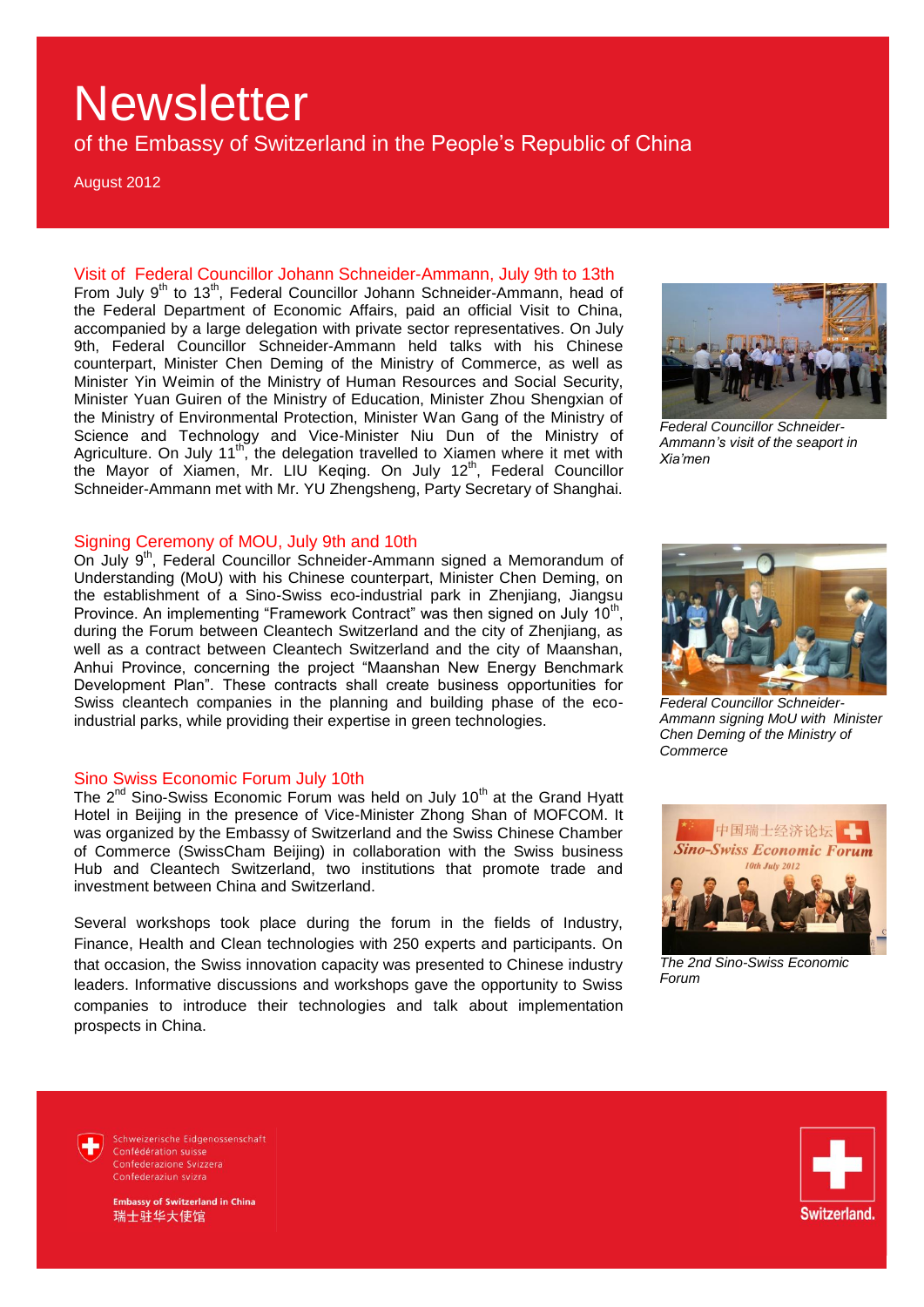of the Embassy of Switzerland in the People's Republic of China

August 2012

## **Swiss Business Hub China**

### China International Machine Tool & Tools Exhibition 2012

The Swiss Business Hub (SBH) participated in the China International Machine Tool & Tools Exhibition 2012 (CIMES 2012) in Beijing. The exhibition took place at the New China International Exhibition Center from June  $12<sup>th</sup>$  to  $16<sup>th</sup>$ . CIMES has been held biannually in Beijing for ten times in a row of over twenty years.

1,300 exhibitors from 28 regions and countries including Hong Kong, Taiwan, US, Germany, Italy, UK, France, Switzerland, Japan, Korea, Spain, Czech Republic participated in this event. Switzerland was represented by eight companies such as Agie Charmilles, Bystronic, Schneeberger J. Maschinen and Tomos and Erowa.

SBH had it own booth and provided during the five-day event information and brochures about Switzerland to all interested visitors. It was a great opportunity to present Switzerland as an investment location and get in contact with interested companies and individuals.



*1,300 exhibitors presented their products to 55,000 visitors on an exhibition area 120,000sqm* 



*Swiss Business Hub booth at CIMES 2012* 

## **Cultural news**

### Windbone Festival

On May  $5<sup>th</sup>$ , the Jazz Windbone which was formed with Swiss jazz musicians Robert Morgenthaler and Jean-Jacque Pedretti performed in Beijing. This duo's chosen instruments, the traditional Swiss long alphorn and the sea-snail, give a unique twist to their variety of jazz. Windbone blend sounds from multiple genres; from electric to African, from classical to free style jazz, and in doing so they breathe fresh new energy into Europe's traditional rural instruments. Windbone have created quite a stir in their home country; the Swiss press has hailed them as true jazz masters, successfully bridging the gap between classical and modern.

## "UFO in Her Eyes" Film Screening at UCCA

Filmmaker and novelist Guo Xiaolu presented her new film "UFO in Her Eyes" for the first time in China on May 27<sup>th</sup> at Ullens Center for Contemporary Art in Beijing. Leading Swiss actress Shi Ke and director Guo Xiaolu was present at the Chinese Premiere. The screening was followed by a discussion with the actress. In 2009, Guo Xiaolu's film "She, a Chinese" won the Golden Leopard award in Locarno.



*Robert Morgenthaler and Jean-Jacque Pedretti*



*UFO in Her Eyes*

Schweizerische Eidgenossenschaft Confédération suisse Confederazione Svizzera Confederaziun svizra

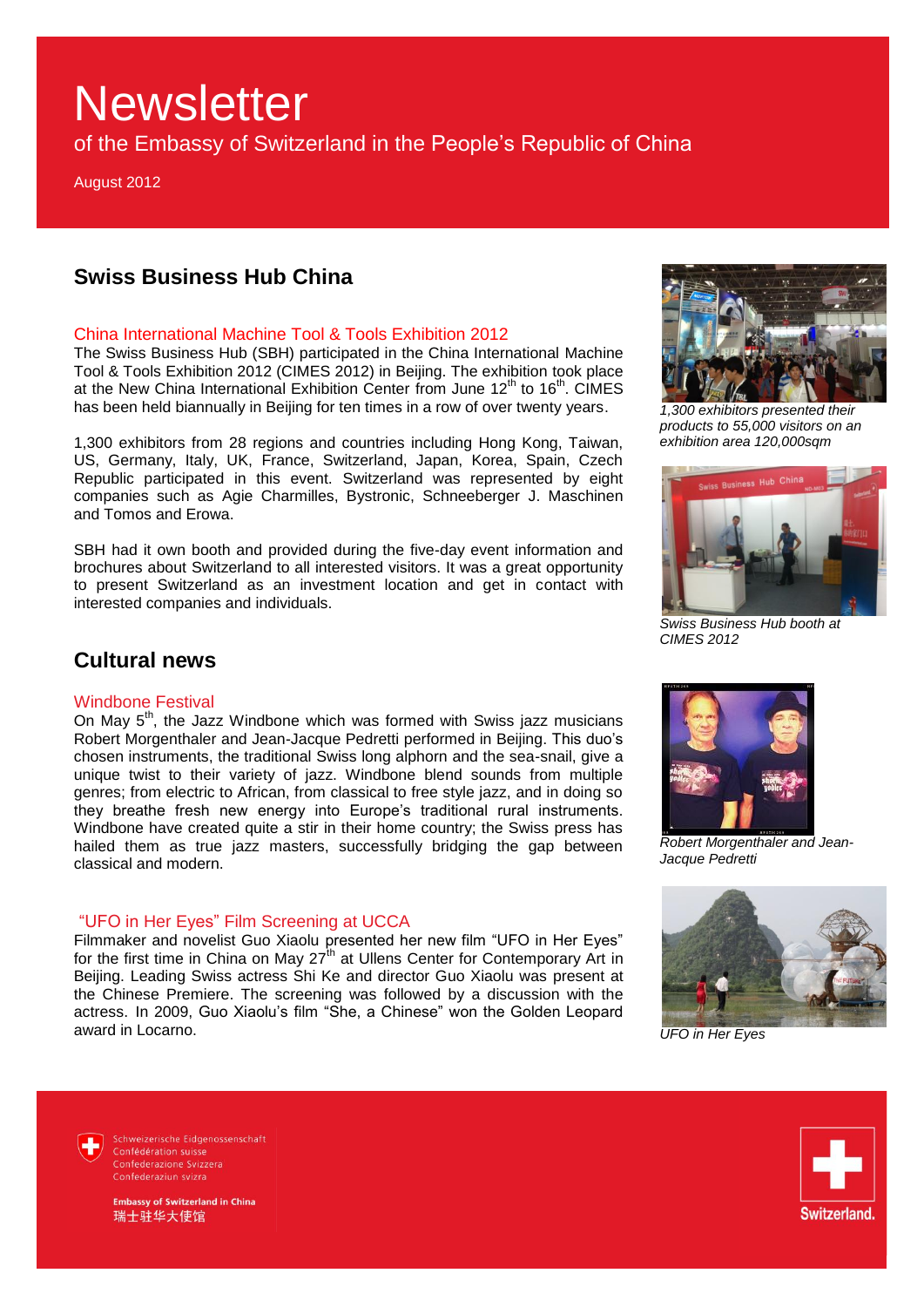of the Embassy of Switzerland in the People's Republic of China

August 2012

#### Louis Schwizgebel's Concert

One of Swiss most talented young pianists, Louis Schwizgebel performed at the Forbidden City Concert Hall during the Third Young Concert Artists Festival held from June  $17<sup>th</sup>$  to 21<sup>st</sup>. Louis Schwizgebel has played with diverse orchestras in Switzerland and abroad, including the Vienna Symphony Orchestra, the London Philharmonic Orchestra, the Orchestre de la Suisse Romande and the Basel Symphony Orchestra.

#### Michael Jakob Lecture

On July 28<sup>th</sup>, Michael Jakob, the professor in History and Theory of Landscape at hepia (Geneva) was invited by Today Art Museum to give a lecture on Swiss Landscape Architecture. Michael Jakob started from the origin of "landscape", and explained why the "landscape" was treated negatively in a religious way. How people altered their attitude from negative to positive and how Swiss mountains affected by culture and human interventions.

## Daniel Aeberli, Grace Hotel, 798 Art District, Beijing

From June  $23<sup>rd</sup>$  to August  $31<sup>st</sup>$ , the works of Daniel Aeberli are on exhibition at Grace Hotel in Beijing. His paintings tend to a quasi-philosophical plenitude. Playing on the relationship between the sky and water with sometimes a vegetal barrier, he brings to his landscapes a vibration of colors and tones expressing an apparent reality which is indeed always subjective. Figurative at first sight, paintings by Aeberli are intellectual constructions that interpret an illusory nature. His painting is a game that combines colorful accords with a suggested nature, unrelated to any realism.

## **Science, Education and Health news**

#### ETHZ/UZH Alumni Event

In the middle of May a delegation of the University of Zurich and the Swiss Federal Institute of Technology Zurich visited Beijing in the framework of the Sino-Swiss Science and Technology Cooperation. On May 15<sup>th</sup>, the delegation led by Professor Doctor Klaus W. Grätz, Dean of the Faculty of Medicine met with UZH and ETHZ alumni living in China in the Residence of the Embassy of Switzerland in Beijing. The event was a success and all the Swiss university graduates, around 30, greatly enjoyed it.



*Louis Schwizgebel*



*Michael Jakob*



*Work from Daniel Aeberli* 



*Professor Doctor Klaus W. Grätz*

Schweizerische Eidgenossenschaft Confédération suisse Confederazione Svizzera Confederaziun svizra

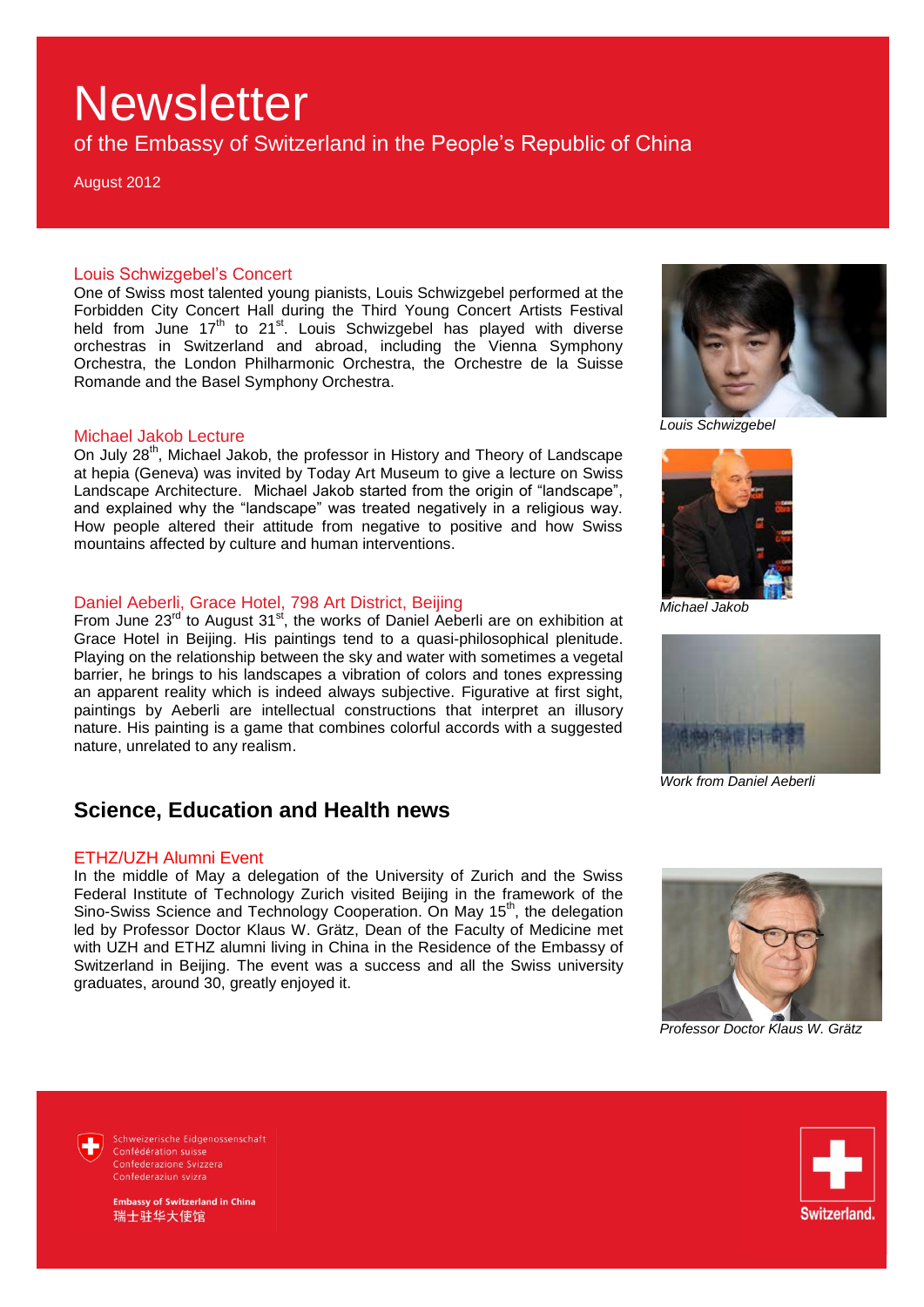of the Embassy of Switzerland in the People's Republic of China

August 2012

Closing ceremony of "Albert Einstein (1879-1955)" exhibition in China In order to promote Swiss excellence in culture, science and education in China, the Albert Einstein Exhibition of the Historical Museum Bern was sent on tour throughout China during the last two years. Since the opening of the first Einstein exhibition in Beijing in May 2010 the exhibition was shown in Guangzhou (2010/2011), Hong Kong (2011) and Wuhan (2012). Two years and over 1. Million visitors later the exhibition came to an end on June  $17<sup>th</sup>$ , 2012 in Wuhan. Through the Einstein exhibitions Switzerland was able to present itself as a culturally diverse and tolerant country, which praises innovation and technology, while showcasing itself as an internationally competitive center for education, research and science.



*The 1.Millionth visitor receiving certificate awarded by the Embassy* 

## **Cooperation news**

#### Chinese civil servants study multi-party systems in Switzerland

As part of the Sino-Swiss Management Training Programme, launched in 1994, SDC supports public services training in Switzerland in order to develop organizational capabilities of Chinese civil servants to better respond to development challenges. In May and June 2012 two delegations of more than 20 Chinese officials each participated in study tours in Switzerland. At this occasion, the participants joined several seminars given by Swiss scholars on how to attract, retain and develop high-caliber talents and on party systems in European countries. The delegation also met a number of representatives of public and private companies in different Swiss cities, such as Zürich, Lucerne, Berne and St. Gallen, and in European cities.



*Group Picture of Chinese officials* 

## Mongolian herders' group leaders participate in a Study tour coorganized by SDC in Xinjiang province

From June  $1<sup>st</sup>$  to 5<sup>th</sup> 2012, SDC co-organised a study tour for Mongolian herders in the Xinjiang province, which offers similar environmental conditions as Mongolia. The main short term objective of the training was to share and exchange the Chinese and Mongolian experiences, best practices and technologies for sustainable pasture management. During the training, the herders were introduced to the Chinese pasture management scheme, and exchanged about possible solutions to avoid overgrazing and improve sustainability. Besides training itself, this event also strengthened the contacts and increased the understanding between China, Mongolia and Switzerland in the field of poverty reduction and sustainable development.



*Mongolian herders studying irrigation system in Xinjiang*

Schweizerische Eidgenossenschaft Confédération suisse Confederazione Svizzera Confederaziun svizra

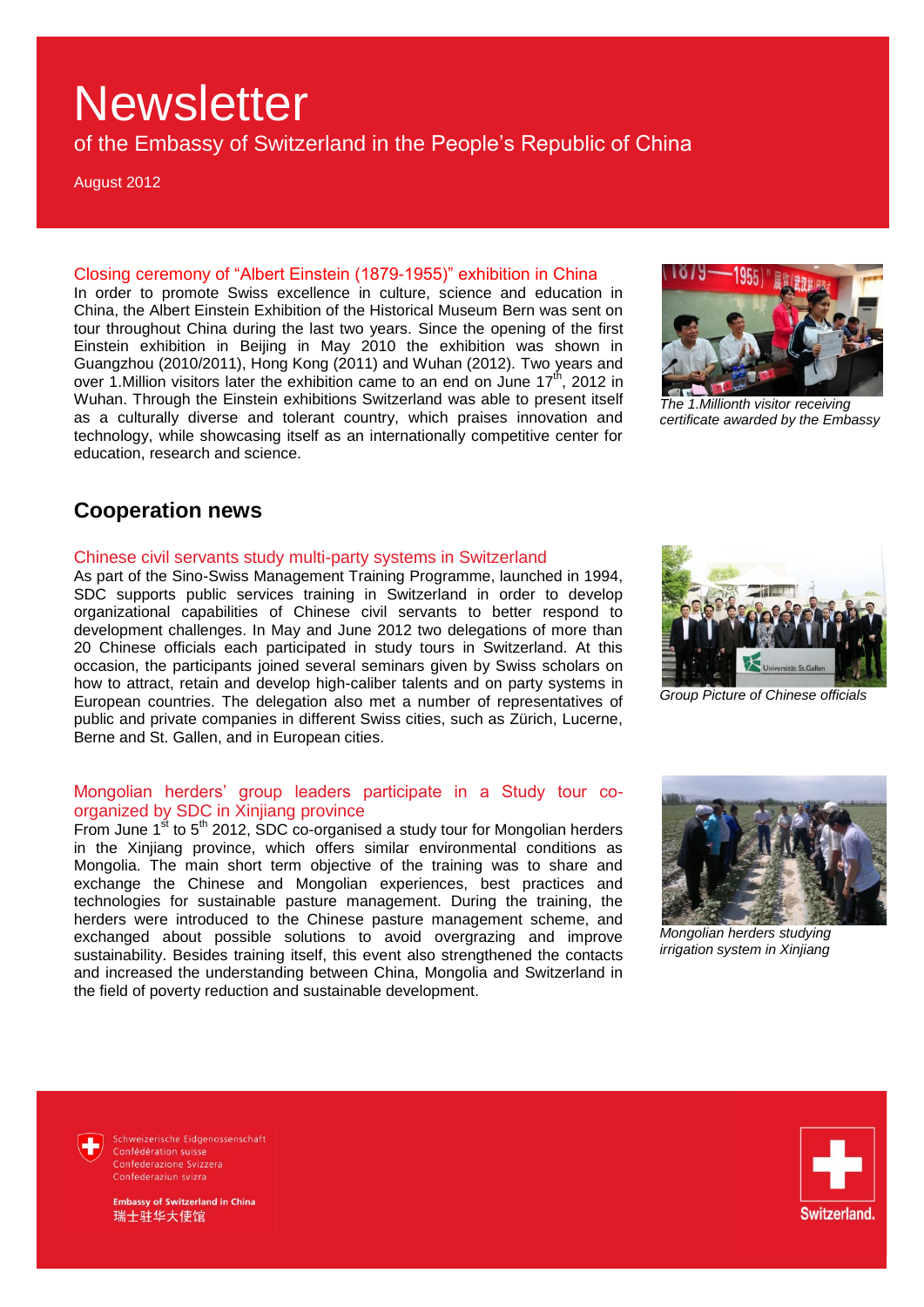of the Embassy of Switzerland in the People's Republic of China

August 2012

Cooperation between SDC and the Kunming municipality on CO2 measurement

On July  $13<sup>th</sup>$ , a workshop on the measurement of CO2 emissions in Chinese cities has been launched in Kunming, capital of the Southern province of Yunnan. This workshop was organized under framework of SDC's Low Carbon Cities in China (LCCC) program, which aims to support Chinese municipalities in their efforts to become greener and more sustainable. Precise measurement of CO2 emissions is the first step and an important condition for reducing pollution at the local level in China. It is expected that the good practices gathered through this experience can be replicated at national and international levels.

## **Embassy News**

The Embassy mourns the loss of our colleague **Mr. Sun Liu Wang**, who passed away suddenly on July 21<sup>st</sup>. He had worked at the visa section of the Swiss Embassy for 15 years. He was a most cherished colleague and friend to many of us, a role model to his colleagues and an important pillar of the Embassy. We express our deepest sympathy to his family and friends.



Schweizerische Eidgenossenschaft Confédération suisse Confederaziun svizra